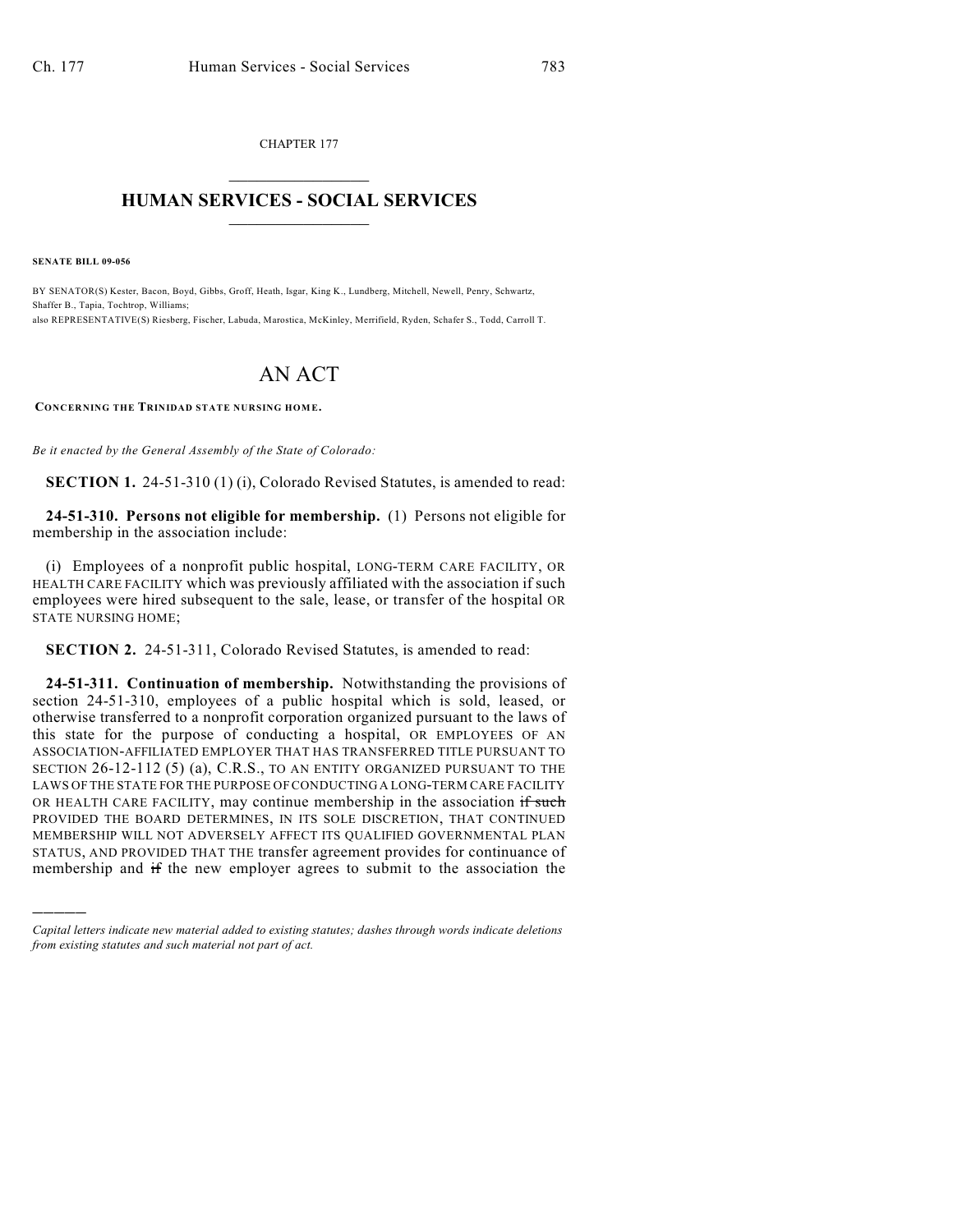appropriate amount of employer and member contributions which would be due from an employer affiliated with the association and from a member pursuant to the provisions of section 24-51-401 (1.7) AND DISBURSEMENTS PURSUANT TO PART 4 OF THIS ARTICLE.

**SECTION 3.** 26-12-102, Colorado Revised Statutes, is amended to read:

**26-12-102. Definitions.** As used in this article, unless the context otherwise requires:

(1) "EXECUTIVE DIRECTOR" MEANS THE EXECUTIVE DIRECTOR OF THE STATE DEPARTMENT OF HUMAN SERVICES.

 $(1)$  (2) "Resident" means a person who is residing RESIDES in a state nursing home operated pursuant to the provisions of this article.

 $(2)$  (3) "State board" means the state board of human services.

 $(3)$  (4) "State department" means the state department of human services.

 $(4)$  (5) "State nursing home" means any state nursing home or any state veterans nursing home and all programs operated by such A state nursing home or state veterans nursing home, including domiciliary services, day care, and other facility programs.

 $(5)$  (6) "State veterans nursing home" means a state nursing home that has been designed and constructed so as to qualify for federal funds under the provisions of federal Public Law 88-450, as amended, and that is operated so as to qualify for per diem payments from the United States veterans administration under the provisions of 38 U.S.C. sec. 1741.

**SECTION 4.** 26-12-112, Colorado Revised Statutes, is amended BY THE ADDITION OF A NEW SUBSECTION to read:

**26-12-112. Powers and duties of state department.** (5) (a) THE EXECUTIVE DIRECTOR SHALL HAVE THE AUTHORITY TO TRANSFER TITLE TO ANY REAL OR PERSONAL PROPERTY AT THE TRINIDAD STATE NURSING HOME, ESTABLISHED PURSUANT TO SECTION 26-12-201, ON TERMS AND CONDITIONS HE OR SHE DEEMS APPROPRIATE. IN THE PROCESS OF TRANSFERRING THE PROPERTY PURSUANT TO THIS SUBSECTION (5), THE EXECUTIVE DIRECTOR SHALL WORK IN CONSULTATION WITH THE BOARD OF COUNTY COMMISSIONERS FOR LAS ANIMAS COUNTY AND SHALL ENCOURAGE AND ENTERTAIN BIDS THAT INCLUDE AN ASSURANCE OF CONTINUITY OF CARE FOR RESIDENTS AND AN EMPLOYEE RETENTION PLAN. IN MAKING A DECISION, THE STATE DEPARTMENT SHALL CONSIDER ANY INDEPENDENT FEASIBILITY STUDY THAT MAY BE CONDUCTED BY OR ON BEHALF OF ANY TRINIDAD OR LAS ANIMAS COUNTY ORGANIZATION AND SHALL MAKE AVAILABLE UPON REQUEST ANY NONCONFIDENTIAL INFORMATION CONCERNING THE TRINIDAD STATE NURSING HOME THAT MAY BE NEEDED FOR SUCH FEASIBILITY STUDY.

(b) ANY PROCEEDS FROM THE SALE OF PROPERTY PURSUANT TO PARAGRAPH (a) OF THIS SUBSECTION (5) SHALL BE DEPOSITED IN THE CENTRAL FUND AND APPLIED